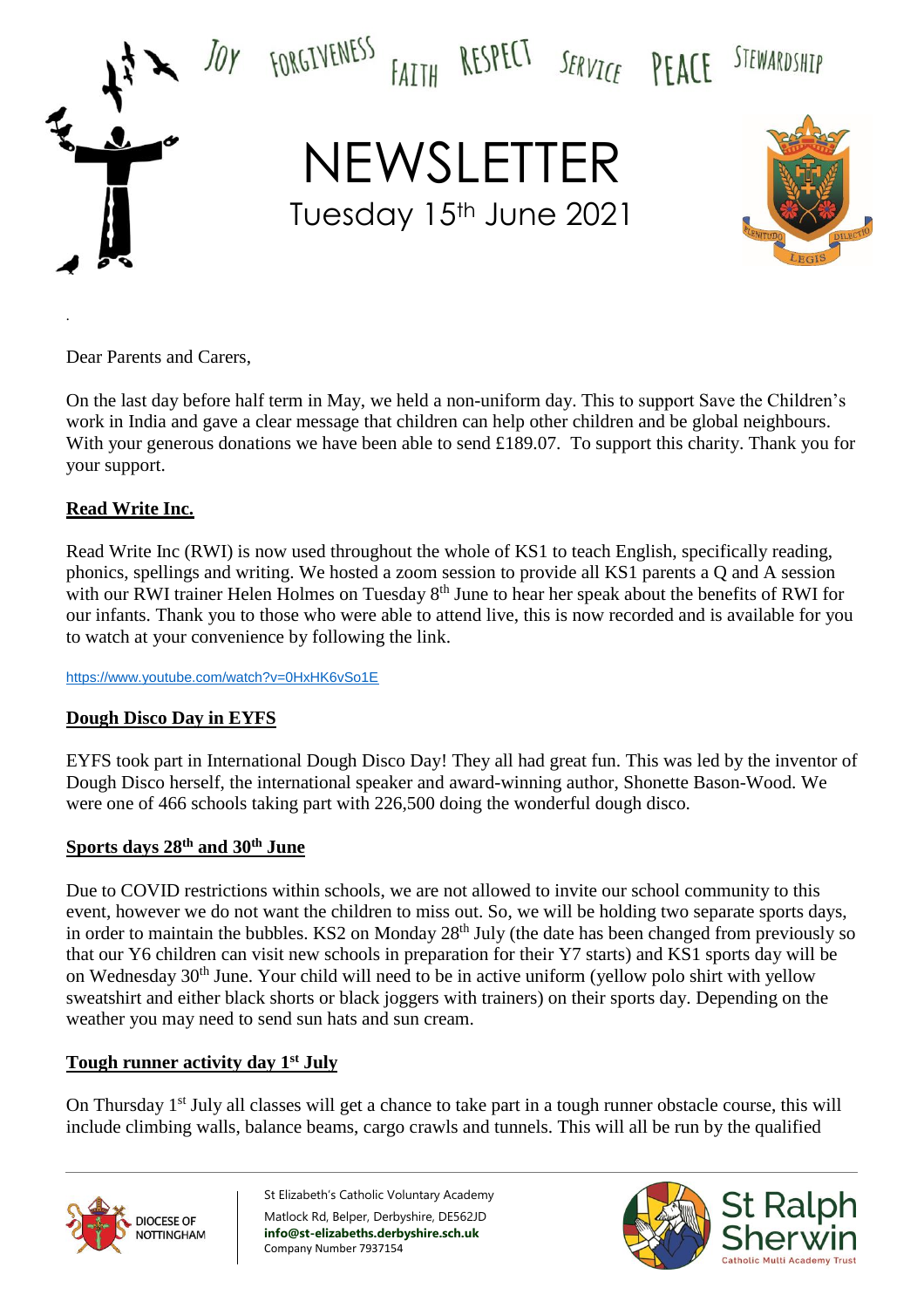teachers from Amber Valley School's Sport Partnership and will maintain all of our bubbles and safety measures that we have in place. There will be no cost for this event and it will be in place of the sponsored fun run which we have previously held. Children will need to wear their active uniforms, they will likely get quite warm, so the yellow PE polo shirts and black shorts would be recommended, along with sun cream.

## **Transition days**

In order to help children prepare to move up to their new classes in September we are holding a series of transition events within school for them to meet their new teachers, TA's and see their new classrooms. These events will be on Tuesday 6<sup>th</sup> July, Thursday 8<sup>th</sup> July and Friday 9<sup>th</sup> July. These events aim to familiarise the children with staff, classrooms and also get an insight into the new curriculum and topic areas they will be learning about, as well as helping to tackle any worries and reduce anxiety. The children will have lots of opportunities to ask questions and talk about anything that might be worrying them. If there is anything that you are worried about please ask us and we will endeavour to do our best to support you.

# **COVID update**

COVID restrictions have not changed in school despite changes to our Government's road map of easing restrictions, this means we are still asking you to stick to the staggered drop off and collection times, wear masks and keep children's belongings being sent into school to a minimum. Please pay particular attention to the drop off times as many children are coming to school and mixing with others. Thank you for your continued support with this, we will let you know if this guidance changes.

### **Foundation stage Governors**

Would you be interested in being a Foundation Stage Governor on our school Local Governing Body? If you think this voluntary position is one that you could be interested in please see the flier accompanying this newsletter.

# **Dates for your Diary…**

Monday 7th June – Friday  $18<sup>th</sup>$  June assessment fortnight

Wednesday 9<sup>th</sup> June EYFS dough disco day, active uniform needed please.

Monday 28<sup>th</sup> June KS2 Sports Day.

Tuesday 29th June ST Ralph Sherwin Multi Academy Trust "Stronger Together" day. More details to follow

Wednesday 30<sup>th</sup> June KS1 Sports Day.

Thursday 1<sup>st</sup> July Tough Runner active Day.

Friday 2nd July Y5 class Mass with Father Michael

6<sup>th</sup>, 7<sup>th</sup> and 9<sup>th</sup> July Transition events for all classes in school



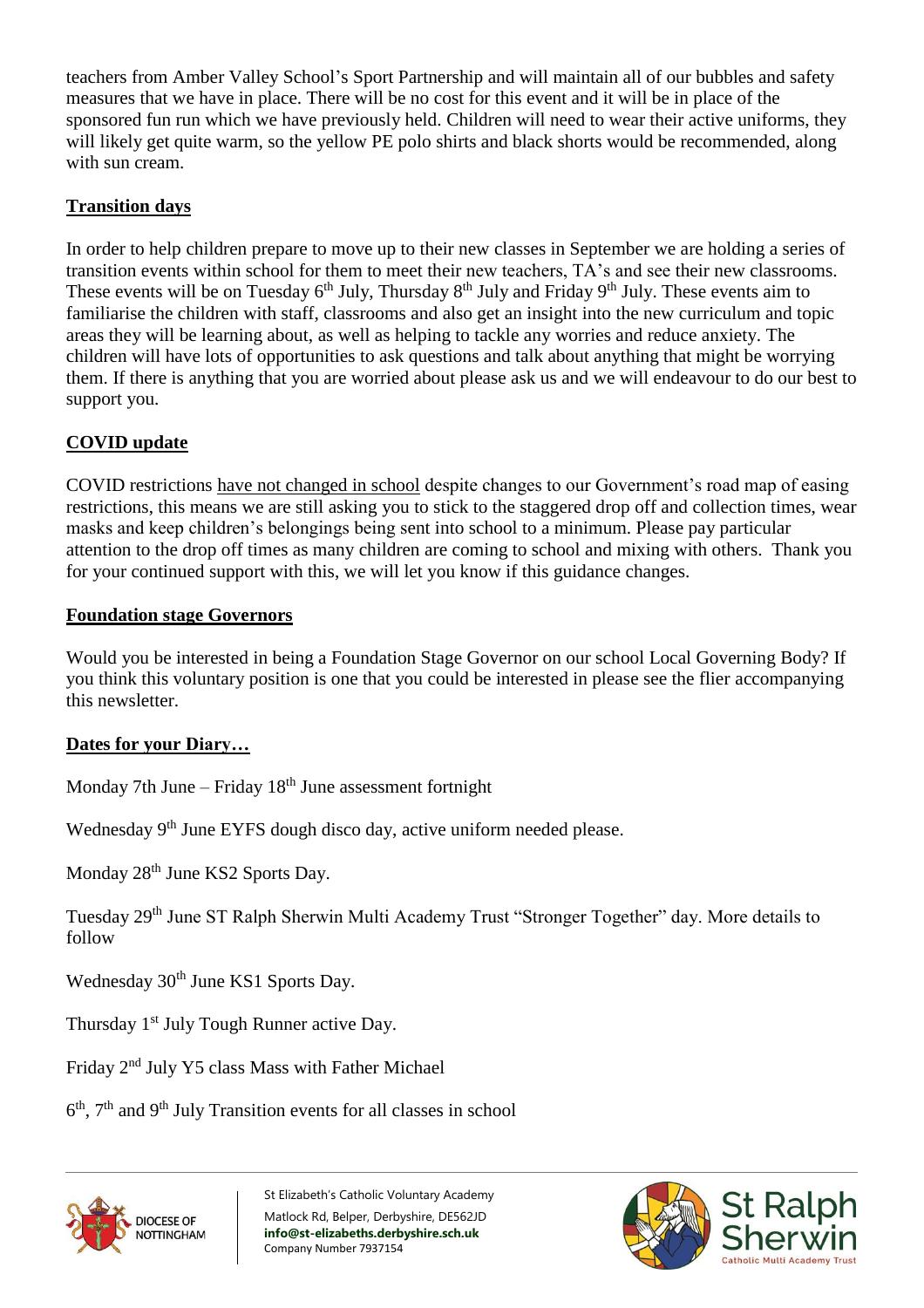Friday 9th July: End of Day Reports go out to parents via email.

12<sup>th</sup> July is the start of our STEM week

Wednesday 14th July: 3:30pm -5pm Reports Consultation Evening Appointments to be made should you wish to speak to your child's class teacher about something specific on the report.

Friday 16th July Y4 class Mass with Father Michael

Monday 19th July 6pm Y6 Leaver's Mass (more details to follow)

Wednesday 21st July: Break up for summer holiday.

Please see the next page for term dates for next academic year.

As always, many thanks for your continued support for our whole school community.

God bless,

Mrs Clemens,

Head Teacher.